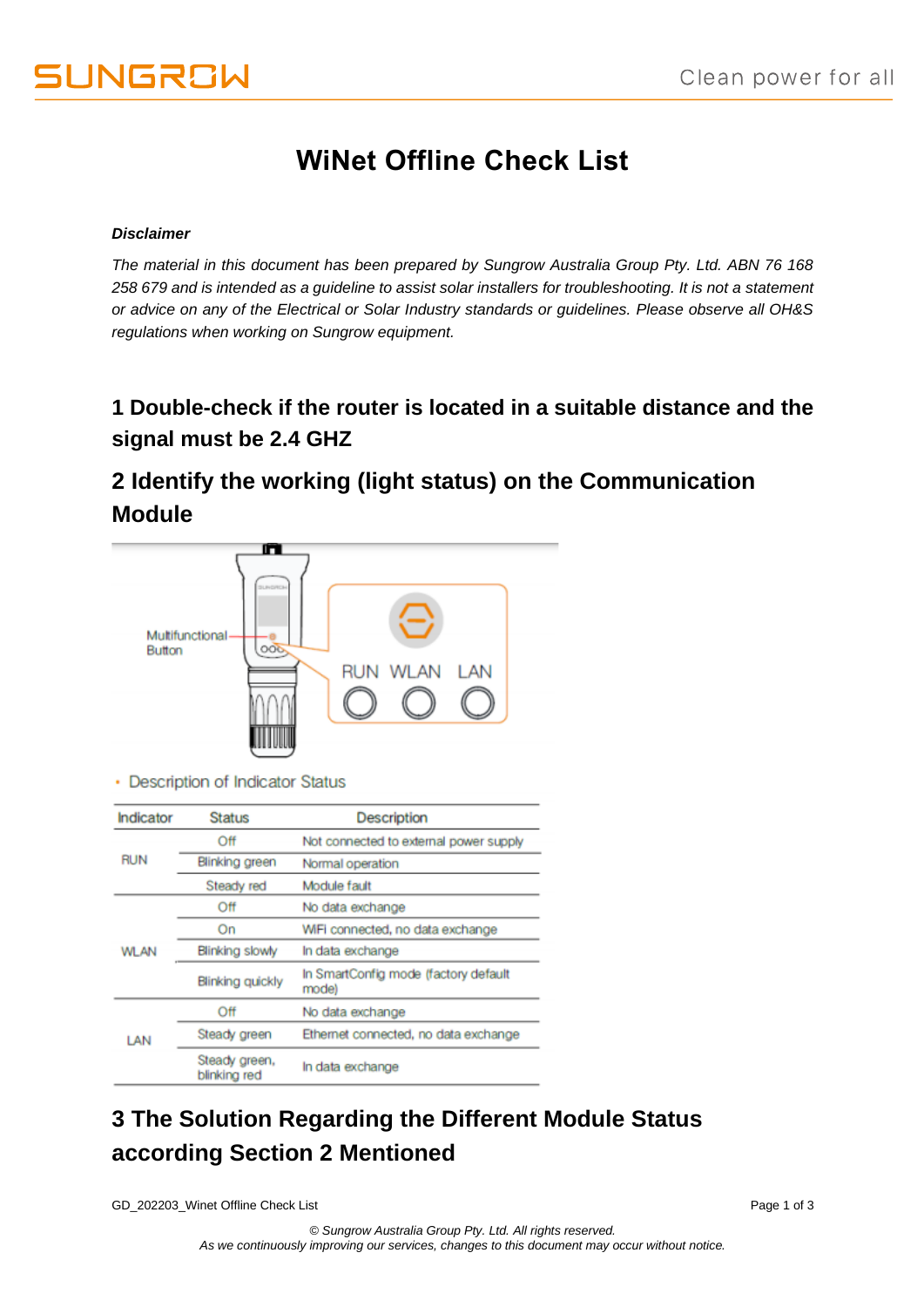# **UNGROW**

- 3.1If the module is powered off, we need to double-check if the module is well connected. Else, the module could be faulty.
- 3.2If the module is in normal operation, but router is not connected. We need to help to do a WLAN configuration. (https://www.youtube.com/watch?v=GX1p9odRjco)
- 3.3After the router has been well connected (checked from the light status) but no data exchange, we need to double-check if the firmware of the communication module has been upgraded as our latest one.

## **4 Make sure that the Firmware of the Dongle has been updated as the latest one**

Upgrade the firmware for the dongle as follows and the corresponding file is Winet-S .

<https://drive.google.com/file/d/1KntA30gMUcWaA-up8mxvMkRwf1dL23s9/view>

If it shows the file is corrupted or does not match the machine or the same as the current version, which means the version has already been the latest one.



## **4 Double-check if hotspot is working**

If hotspot is working, the problem should be due to the router settings such as some security settings and black name list need to be double-checked.